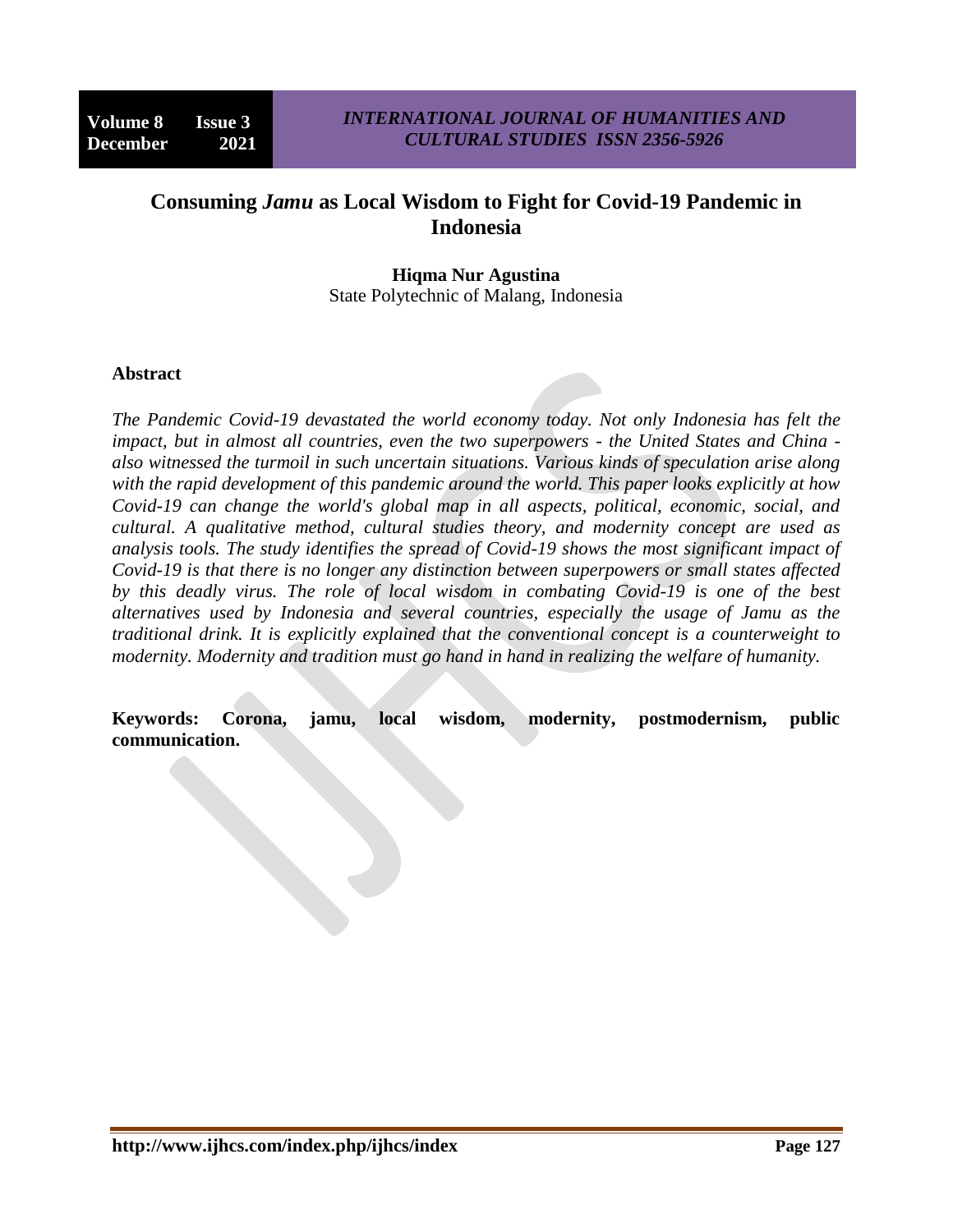### **Introduction**

An article in an online magazine *Politica* with a comic title, "Coronavirus will change the world permanently, launched on Friday, March 19, 2020, looks very gripping and became a magnet for citizens of the world. This paper shows the conditions of the world, which is currently in pain and grieving have dramatically changed A deadly virus, known as Corona Virus Disease-19 (Covid-19), damages the global order without anyone being able to fight or stop it. What is prioritized is the world community's struggle to decrease the number of victims either the infected or the dead.

The first outbreak allegedly appeared and was revealed in Wuhan, Hubei Province, China, on November 17, 2019 (Maulana 15). At the beginning of its appearance in Wuhan's city, there were 266 victims infected with Covid-19 last year (Josephine 13). According to the Chinese government data, the spread of this virus is undetectable and undocumented. The government suspects a 55-year-old patient from Hubei province to be the first person to be infected with Covid-19.

So far, arguably, the Covid-19 origin is believed to originate from the consumption of wild animals. Because the characteristics of the Coronavirus resemble viruses in the body of wild animals, one of which is the bat. Wuhan, which was the Coronavirus's initial location, happened to be also famous for its rough animal market (Pramadiba 13). However, this assumption was rejected outright by China. One research stated a pathogenic viral infection caused by severe acute respiratory syndrome coronavirus 2 (SARS-CoV-2) (Shereen 91-98).

This outbreak then rapidly develops into a pandemic that has been a threat to global citizens. There is almost certainly no country that is immune to the virus that has not yet found an antidote. Two hundred sixteen countries infected with Covid-19. This data was collected from Johns Hopkins University, national public health agencies on April 12, 2020. Definitionally, a pandemic is very deadly and has a genuinely extraordinary impact on world citizens. Moreover, Indonesia has been dramatically affected by Covid-19, with the case fatality rate (CFR) being 8.9% at the end of March 2020 (Setiati 84-89).

Hidayat states that Indonesians' habit of drinking herbal medicine is considered a preventive measure against the Covid-19 virus (Hidayat 1-6). In line with the use of herbal drinks made from these Chinese spices, scientists and doctors have recommended using Traditional Chinese Medicine (TCM) as a cure for Covid-19 (Muhammad 28). Hence, studies show that herbal drinks or traditional medicine can increase human immunity. This paper explicitly highlights the morbid world situation from the viewpoint of modernism and postmodernism and contrasted it with the local wisdom: allegedly an exclusive domain for countries of the Far East. The problem of fragmentary, ambiguous, and erratic world conditions marked by high reflexivity levels is said to be a characteristic of postmodern culture.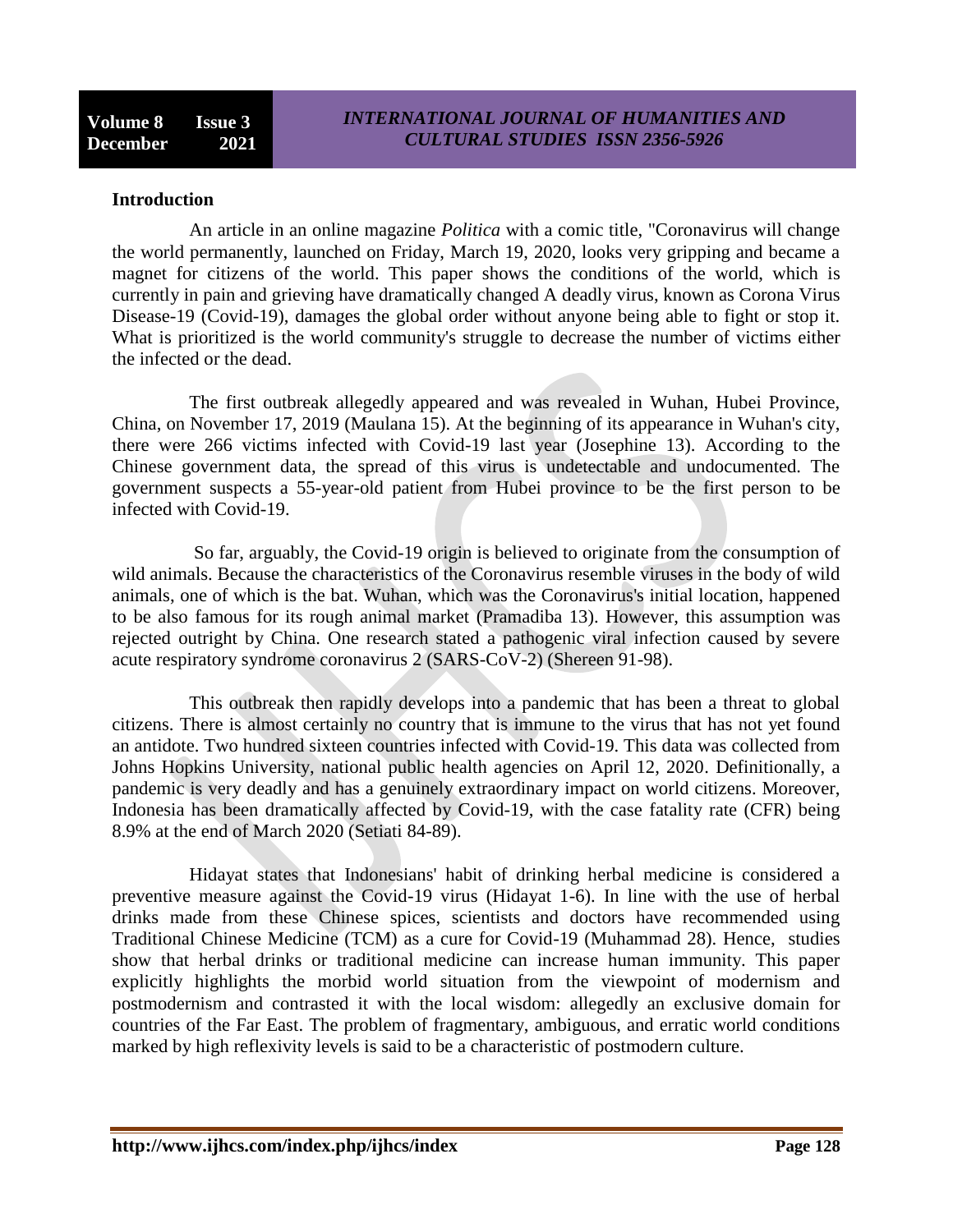In this article, the researcher uses a qualitative approach. Qualitative research implies processes and meanings that are not rigorously examined, or measured (if measured at all) in terms of quantity, amount, intensity, or frequency (Denzin 41-45). In this research, the researcher stresses the role of local wisdom that *uses Jamu* as the Indonesian traditional herbal to show Nature's power in the current era of modernity. Moreover, it continues to seek the answers to questions about how cultural studies, in their national and local variants, influenced and gave meaning. The researcher also used journal articles, websites, books, and internet sources as data collections: a document-based corpus.

## **Covid-19 as the Global/Globalized Pandemic**

Covid-19 is listed as one of the deadliest viruses and has a widespread impact on global citizens. Johns Hopkins University reports that the United States is ranked as the first country with the highest number of fatalities, almost 22,000 with an infected population of 531,247 according to national public health agencies (BBC 12). Following is Spain that ranked second with a death toll of nearly 17,000 people with an infected population of 166,019, and ranked third in Italy with a death toll of almost 20,000 and with an infected population of 156,363. China itself is ranked 7th with 3,343 fatalities and 83,134 people infected. Indonesia is ranked 37th with a death toll of 373 people and an infected population of 4,241 people. The United States ranks as the country with the highest number of population deaths due to Covid-19, as reported by The *New York Times*: more than 22,000 people with the Coronavirus have now died in the United States. The country's death toll has increased by more than 2,000 in a single day for the first time on Friday and has now surpassed the number of reported deaths in Italy (*The New York Times* 13).

The summarized and continuously updated data makes the Covid-19 pandemic the most terrible killer virus in the history of world civilizations after the Middle East Respiratory Syndrome (MERS) virus. MERS is a viral respiratory illness that is new to humans. It was first reported in Saudi Arabia in 2012 and has since spread to several other countries, including the United States. Most people infected with MERS-CoV developed severe respiratory illnesses, including fever, cough, and shortness of breath. Many of them have died (Centers for Disease Control and Prevention 2).

The world is "forced" to change and adapt quickly to precarious circumstances with no prior preparation. The increasing number of victims in each country is a strong warning that Covid-19 is not a trivial disease. The debate about the origins of Covid-19 represents the problem of/for postmodernism regarding the possible limits to the modernization process. It also refers to the ongoing uncertainty regarding the content and range of terms in the debates between countries. In particular, the uncertainty of global conditions arises from intellectuals' and authorities' competitive efforts to control the debate. Other objectives are to control the discussion, examine its nature, and regulate 'cultural capital' in the market areas related to postmodernism. The development of the following terms and their meanings can vary due to different intellectual participating regions in the struggle for influence (Featherstone 2-3).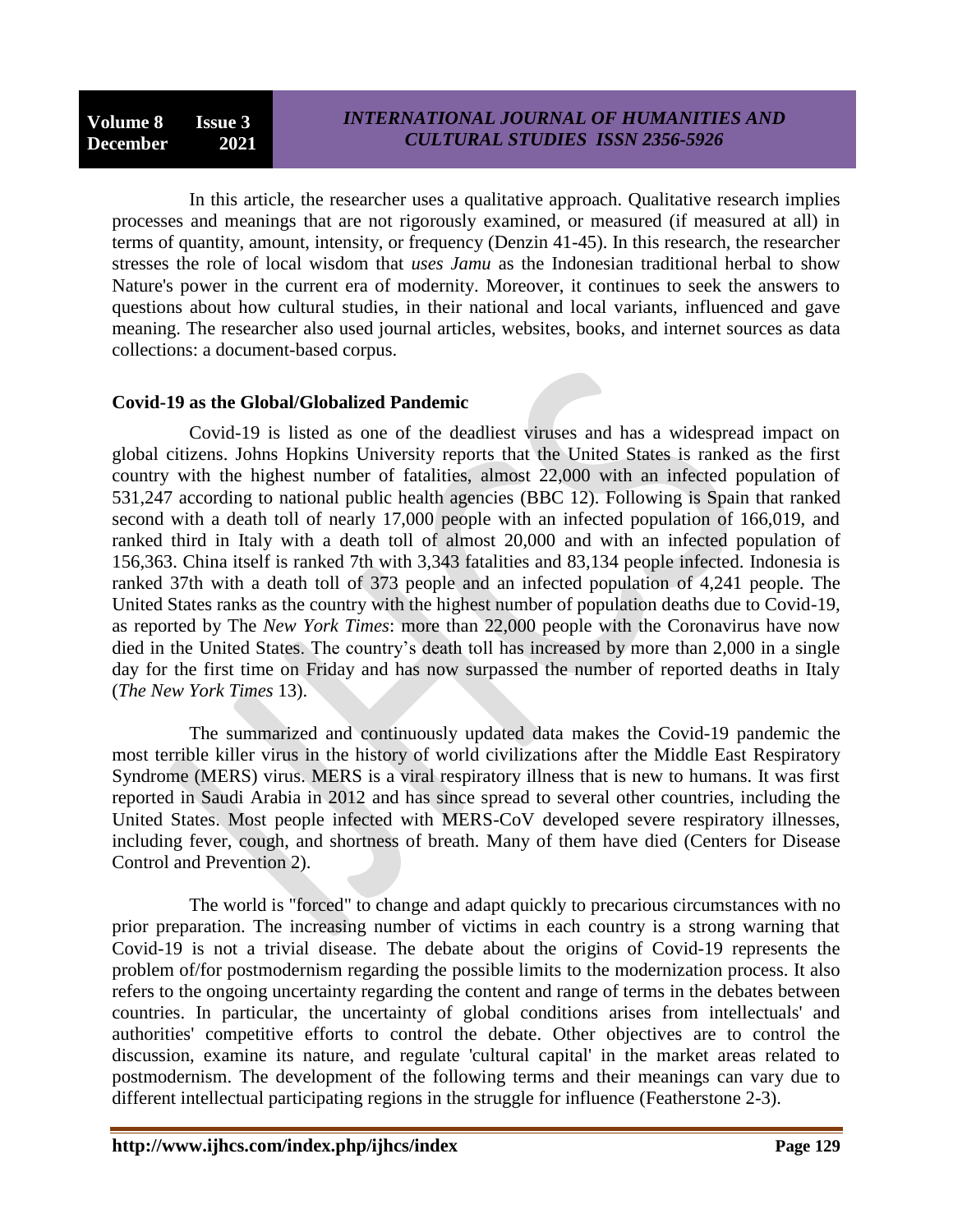Opposition and debate about which country is the source of the disaster are very close to postmodernism. This global pandemic, which claimed many lives, was very close to postmodern intellectuals and their thoughts, such as Nietzsche. Postmodernism puts forward the view that various fields and specializations in science are the main strategies or agreements in which 'reality' can be shared, primarily due to strenuous efforts to achieve the truth made by social groups in seeking power. This view also explicitly explains the centrality of Nietzsche's thesis: the will to power in contemporary epistemology - where the search for truth always means building strength. Nietzsche's emphasis on the arbitrary nature of the structure of argument and rhetoric language remains an essential part of the deconstructive criticism of postmodernism (Turner 212-215). The Covid-19 pandemic is also interpreted as the hegemonic instability of those in power over the weak. Conflicting states now changed the terms of their relationships to face the viral attacks, secure immunity, and care for infected patients (at least temporarily). Here, the conflict between Israel and Palestine is a good example.

According to Gramsci, hegemony means a situation in which a 'historical block' of the ruling class faction exercises social authority and leadership over junior classes through a combination of power and agreement (Gramsci 76-80). A hegemonic block never stands alone from a single socioeconomic category but is formed through a series of alliances in which a group positions as a leader. Ideology plays a crucial role in allowing group alliances. Today, we see a reversal of Gramsci's concept, and all the blocks are united to fight the stormy Covid-19. Globally, the formation and confirmation of each country's status and identity have changed into a unity to jointly and mutually help overcome the Corona pandemic.

An effective public communication strategy for community behavior change intervention in carrying out health protocols aims to hone and improve volunteers' communication skills throughout Indonesia. It provides education and the right information to the public about Covid-19 and following what Dijkzeul and Moke (673-691) stated, public communication is an activity and strategy aimed at target audiences. Public communication aims to provide information to target audiences and increase awareness and influence attitudes or behavior of such audiences. Public communication refers to a communication campaign, an activity that uses various communication theories and strategies to influence a broad audience in measurable ways. Information disclosure related to Covid-19, especially in Indonesia, is very necessary so that the public gets correct, accurate, and up-to-date information. During the Covid-19 period, public communication is crucial because it relates to data conveyed to the public with comparisons (Muhawarman 97-106). The Indonesian government strives to socialize the health protocol to minimize the increase in patients infected with the Coronavirus.

## **Local Wisdom versus Modernity**

The values of local wisdom tend to be forgotten in the processes of reducing the impact and development of the Covid-19 in nations of the East. Arguably, progress and modernity propel people to simplify habits and problems. These ethical values seem to encourage modern people to put forward wise local ideas and values that are embedded and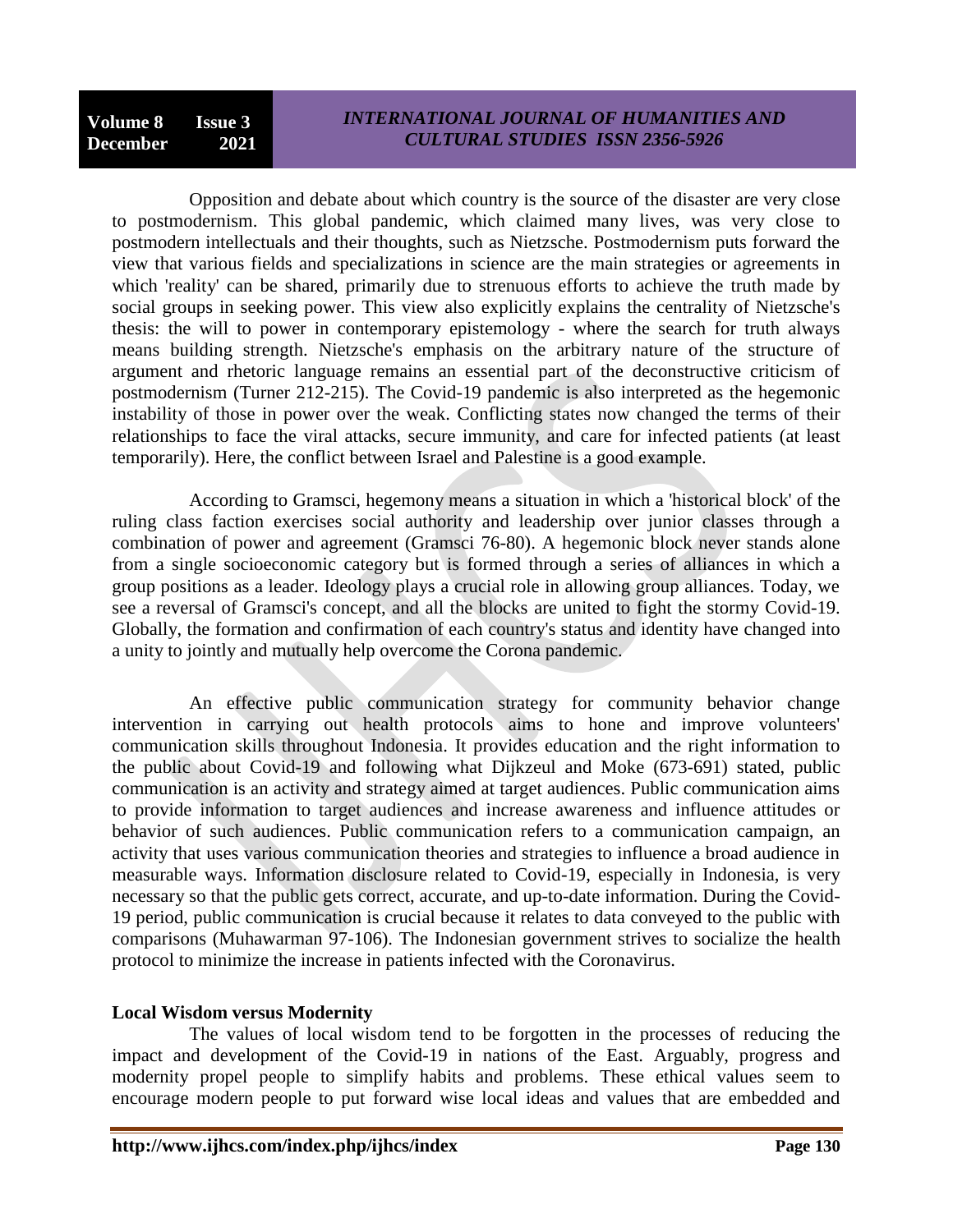followed by community members (Sartini) [17]. Furthermore, local insights are interpreted as a blend of religious values with various man-made values that dominate in a specific area.

Since the outbreak of the Coronavirus pandemic in Indonesia, various local pearls of wisdom began to emerge. Among them is the movement to consume processed herbs or raw herbs. Drinking herbal medicine as one of Indonesia's ancestral cultural heritages is considered to have a positive effect to maintain and enhance the human body's immunity. Spices are very thick with traditional elements such as turmeric, ginger, and they are processed into drinks with healthful properties called *Jamu*. This classic drink has become one of the favorites for many people during the Covid-19 Pandemic. A movement to consume spicy beverages to help increase immunity was launched. Several rhizomes are believed to boost body immunity, such as turmeric, ginger, galangal, and many other spices produced in Indonesia. The health element, which is the top priority, indicates the emergence of people's awareness about the need to return to Nature. The understanding of the ways and motives for resorting to traditional ingredients is believed to be one of the cultural studies issues that relate to the Indonesian people as an Eastern nation.

"Back to Nature" is a hashtag that was later launched to re-consume *Jamu*, a traditional drink of Indonesian society. In terms of cultural studies, the practice of drinking *Jamu* is a part of the Javanese ethnicity's sovereignty, which is indeed the ethnic majority in Indonesia. The habit of drinking herbal medicine is integral to Indonesia's Javanese ethnic culture, which often consumes *Jamu* as an herbal drink to recover quickly and avoid antibiotics.

Another local wisdom that reflects the Indonesian people's uniqueness is the charity movement, which was initiated by several musicians, such as Didi Kempot, with the headline of the Didi Kempot Charity Concert, a music concert created by several famous singers in Indonesia. This charity concert, which successfully mobilized many people to donate, produced fantastic nominal value. Didi managed to collect donations worth 4 billion rupiahs at the charity concert in just over two hours.

Indonesian's influencer Rachel Vennya has, on the morning of March 24, 2020, collected IDR 6.87 billion through a fundraiser that she set up on Kitabisa.com. The money would pay for medical supplies such as face masks, hand sanitizers, and gloves for healthcare workers at hospitals designated to treat Covid-19 patients. Besides, the money is also distributed to informal workers, such as market vendors, to stay at home during the outbreak. Adib Hidayat, the Editor-in-Chief of *Billboard Indonesia*, has also set up a fundraiser to procure supplies for healthcare workers and was able to raise IDR1.28 billion on Kitabisa. Kompas Gramedia media group is among private companies that have set up fundraisers on Kitabisa, raising IDR443 million [18]. Another local wisdom is shown by Indonesia's top fashion designer, Anne Avantie, who decided to make Personal Protective Equipment (PPE) for medical workers in several hospitals in Indonesia. The growth of awareness empathizes with each other and helps entrench stronger bondings among people.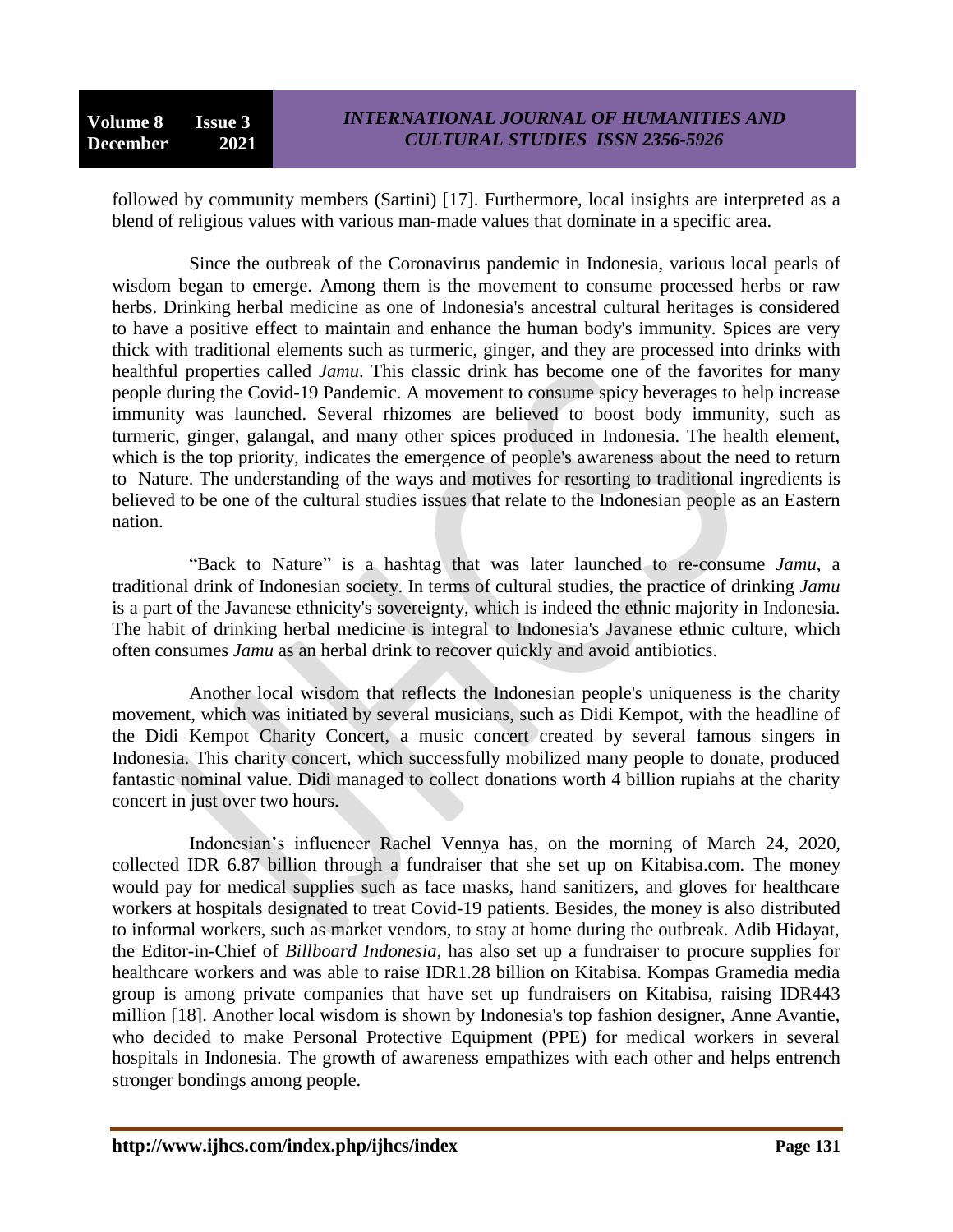**Volume 8 Issue 3 December 2021**

Some actions seeking to help the population at the lowest social stratification, such as online drivers, pedicab riders, laborers, are a medium for human generosity and empathy. Their efforts were embodied in a pressing question: "What can I authentically offer?" The same thing was done by several people abroad. In the earliest days of Coronavirus social distancing, Indonesians have seen inspirational first. Cello master Yo-Yo Ma posts a daily live concert of a song that sustains his fellowmen.

Broadway diva Laura Benanti invites performers from high school musicals to produce shows and send such performances to her. Lin-Manuel Miranda joins the campaign and promises to help as well. Entrepreneurs offer time to listen to pitches. Master yoga instructors teach free classes. People seem to be connected by one common thing: a desire to share based on a sense of humanity. Baker stated that the oversight mechanism was not an invention of modernity itself. However, modernity introduced new, more complex, and broad forms of supervision, including shifting from personal to impersonal control. Thus, bureaucratization, rectification, and professionalization became the core institutional configurations of modernity (Barker )[20].

The pandemic Covid-19 incident seems to have taught humanity the ultimate truth. The human senses respond to the world around engulfed now by turmoil. The images that humans see and feel are the result of a great eye mechanism. According to O'Donnell, the real human experience will record it in memory (Donell)[21].

## **Communication and Health: Steps to Reduce the Spread of Virus**

Dr. Hans Henri P. Kluge, the WHO Regional Director for Europe WHO/Europe, considers that social distancing and quarantine measures need to be timely and comprehensively. Some of the steps that countries might consider adopting are closures of schools and universities, implementation of remote working policies, minimizing public transport in peak hours, and deferment of non-essential travel. Some approaches, taken by many countries, consist of lockdowns, implementing physical distancing, washing hands, and using hand sanitizers regularly, using masks, and self-quarantine for those indicated as PDP (Patient in Oversight) and ODP (Insider Oversight). Several regulations are suggested by WHO to educate or encourage individuals to take care of their health and protect others. The instruction included following washing hands frequently with water and soap or using hand sanitizing gel, maintaining social distancing (keeping a distance of 1 meter (three feet) between yourself and anyone coughing or sneezing), avoiding touching eyes, nose, and mouth. Also, it encouraged respiratory hygiene (covering your mouth and nose with your bent elbow or tissue when you cough or sneeze, then disposing of the used tissue immediately). Infected people are urged to seek early medical care if they have a fever, cough, difficulty breathing; and stay informed and follow the advice given by the healthcare providers, national and local public health authority, or the employer to protect themselves and others from Covid-19 (WHO 12).

The strict lockdowns only allow citizens to leave their homes to buy essential items. In Paris, authorities have even banned most social activities and reduced the number of people out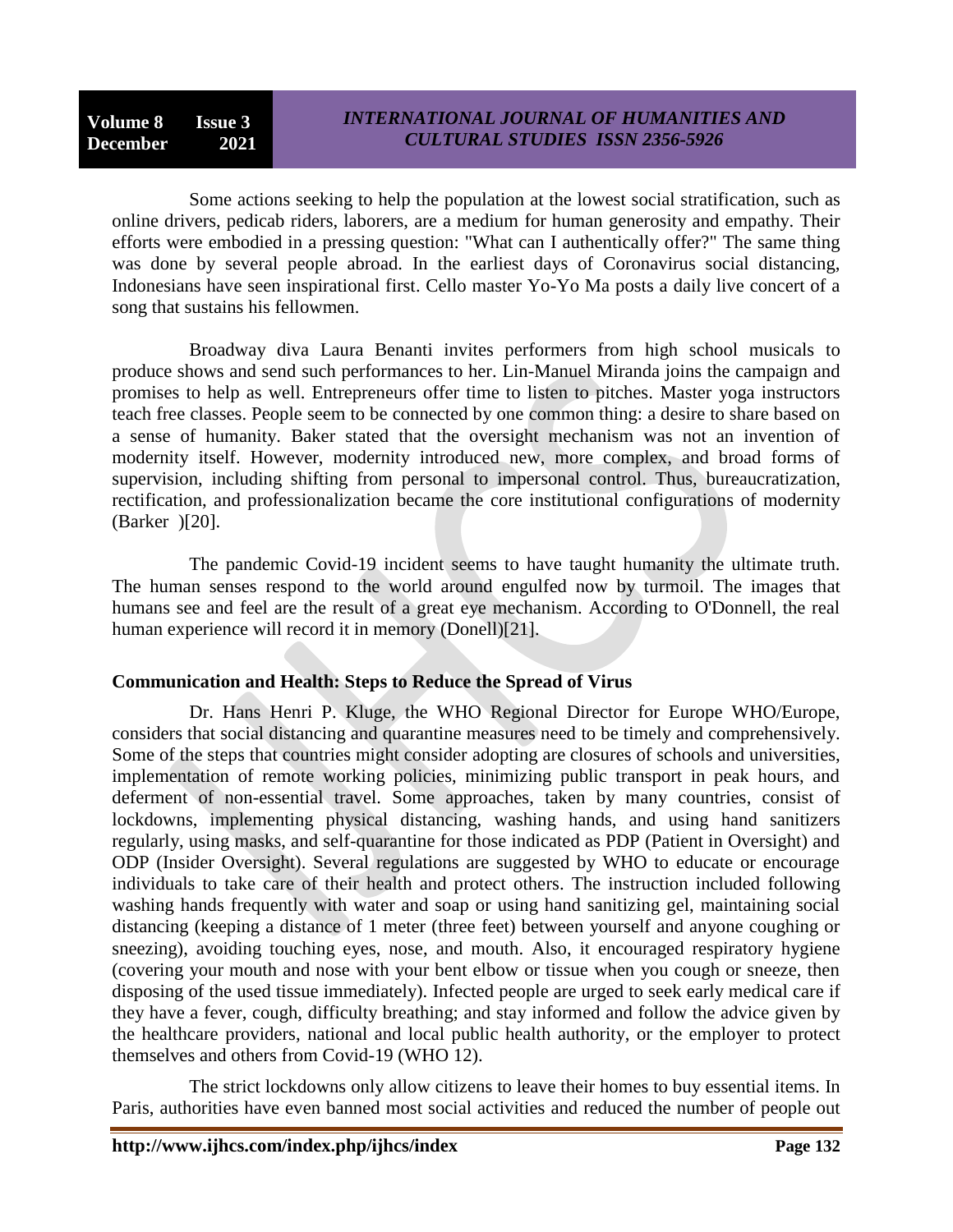on the streets. India's government told the country's 1.3 billion residents to stay at home. There are similar restrictions on movements and social contacts worldwide in countries such as Argentina, New Zealand, Saudi Arabia, and South Africa (BBC 12).

In Indonesia, President Joko Widodo, Minister of Education and Culture, and some regional heads have implemented several regulations. They omitted the National Examination for grade 6, 9, and 12 students, dismissing schools from kindergarten to tertiary levels, implementing work shifts for civil servants, advising the companies not to lay off employees, and replacing it with a shift system. Further, they imposed a curfew until 20:00 and banned marriages with parties or gatherings of many people, as well as exchanging family visits during Happy Eid Mubarak.

Large-scale social restrictions include schools and workplaces' closures, regulations on religious activities, and restrictions on activities in public places. Annually, some 20 million people from Greater Jakarta travel to their hometowns to celebrate Eid in a mudik tradition (exodus). Public health experts affirmed that the ceremony could lead to massive Covid-19 contagion on Java, an island of 141 million people, where many regions have far worse healthcare systems than Jakarta (Sutrisno 13).

Jokowi said the government had advised people not to go back to their hometowns for Eid, to contain the virus's spread, which has killed at least 170 people nationwide. However, he stopped short of banning people from doing so. All regulations were intended to break the chain of the spread of the Coronavirus in Indonesia. The government intentionally propagated the slogan "Stay at home", "Work from Home", "Study from Home" to raise awareness of the Indonesian people. Another slogan that also aimed to create awareness comes from medical personnel, doctors, and nurses, who are at the forefront in dealing with the Coronavirus. The slogan said, "I stay at work for you. You stay at home for us." This dictum is an important message for everyone, not only in Indonesia but also throughout the world.

In some countries where the populations do not comply with the WHO recommendations and those of the local governments are the countries with the most victims. It happened in the United States and Italy. Acts of ignorance and disobedience to the recommendation resulted in increasing numbers of victims, both dead and infected, reaching tens of thousands of people. At the beginning of the spread of news about Covid-19, many Italians did not have a high awareness to stay at home and practice physical distancing. As a result, Italy ranked second after China. As of March 10, 2020, the statistics gathered by Johns Hopkins University (JHU) show that there were currently 115,855 cases confirmed worldwide, with the majority reported in China (80,756). However, the second-largest number belonged to Italy, where the number of cases was recently skyrocketed and reached 9,172 (Vaičiulaitytė 2020).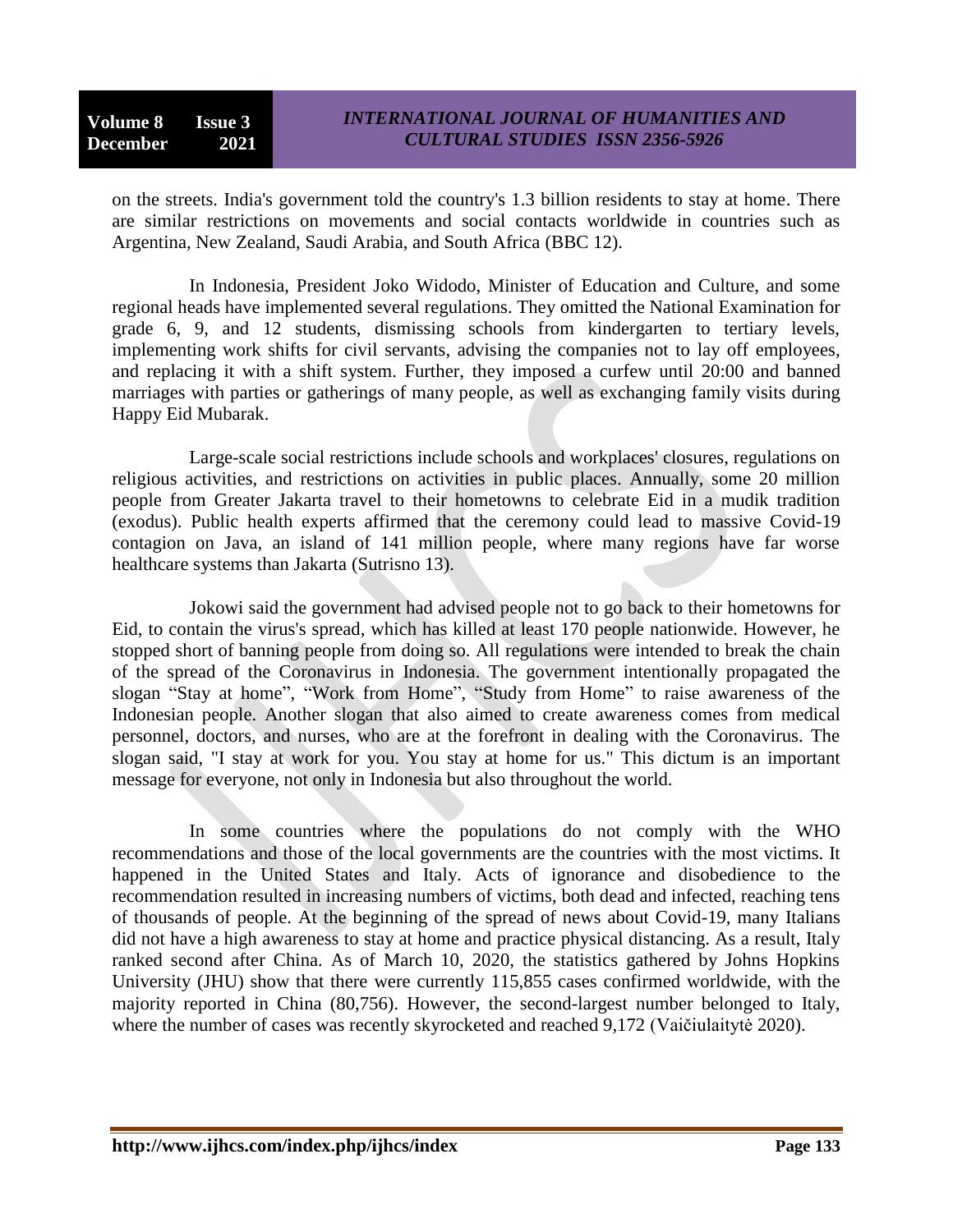#### **Impact of Covid-19 in the Political, Economy, Technology, and Cultural Aspects**

Global chaos occurred as a result of the Covid-19 pandemic causing tremendous complex changes. These multidimensional and interrelated changes include politics, economics, technology, politics, and culture. Above all, these changes not only hit specific countries but also impacted the meaning of globalization, and questioned the basic concepts of society and culture that have their respective boundaries and specialties. For example, economic problems with recommendations like "Work from Home" and "Study from Home", triggered a massive recession. Many companies could not pay their employees' salaries and finally decided to terminate their employment. People in the lower socioeconomic layer are the most negatively affected by the Corona pandemic. They do not have enough savings, very little income, and also have large families. The rapid spread of the coronavirus and the sharp decrease in the prices of oil and assets have significantly weakened the global economic perspectives. They are creating a severe and extensive credit shock across many sectors, regions, and markets. The combined effects of these developments are unprecedented (Carlsson-Szlezak 3).

The Coronavirus Crisis was unprecedented in its scale and breadth as it represented the biggest challenge for the global economy since World War II. While developed countries have responded with aggressive monetary and fiscal measures, developing countries have taken more prudent policy measures. The extremely contagious Covid-19 is one of the significant challenges that policymakers face. The aggressive shutdown measures to impose social distancing and slow the growth of infected cases in many countries despite the massive imposed economic costs reflected the urgency to contain the pandemic. However, while the situation in developed countries presents tremendous challenges and shocks to their economies, developing countries' policy dilemma in balancing health risks with economic ones is even more acute. The lack of a Social Safety net combined with the millions of day laborers who rely on their day-to-day wages for their survival presented the biggest policy dilemma for developing countries in balancing the importance of controlling virus spread through lockdown versus the imposed economic costs (AT Capital Research 6).

In Indonesia, the government, through the advice of the Minister of Manpower, who provided suggestions for implementing a system shift to employees and reducing working hours, is expected to be the best solution. Hence, despite salary reductions, workers can still receive payroll to reduce the burden of life notably for the middle and lower classes. Most of these changes, especially at the technological level, forced people to adapt quickly to be able to use several online learning media applications. At the level of education, both teachers and students, ranging from elementary school to university level, could conduct online learning methods. Some online applications have become an alternative means of online learning. The Indonesian government provided online learning tools. Some types of online learning, used for students in Indonesia, include Zenius Education, Kemendikbud Learning House, G Suite Education, Microsoft Teams, Quipper School, Ruangguru, Sekolahmu. Education and Culture Minister initiated the latest collaboration with public television broadcaster TVRI to air educational shows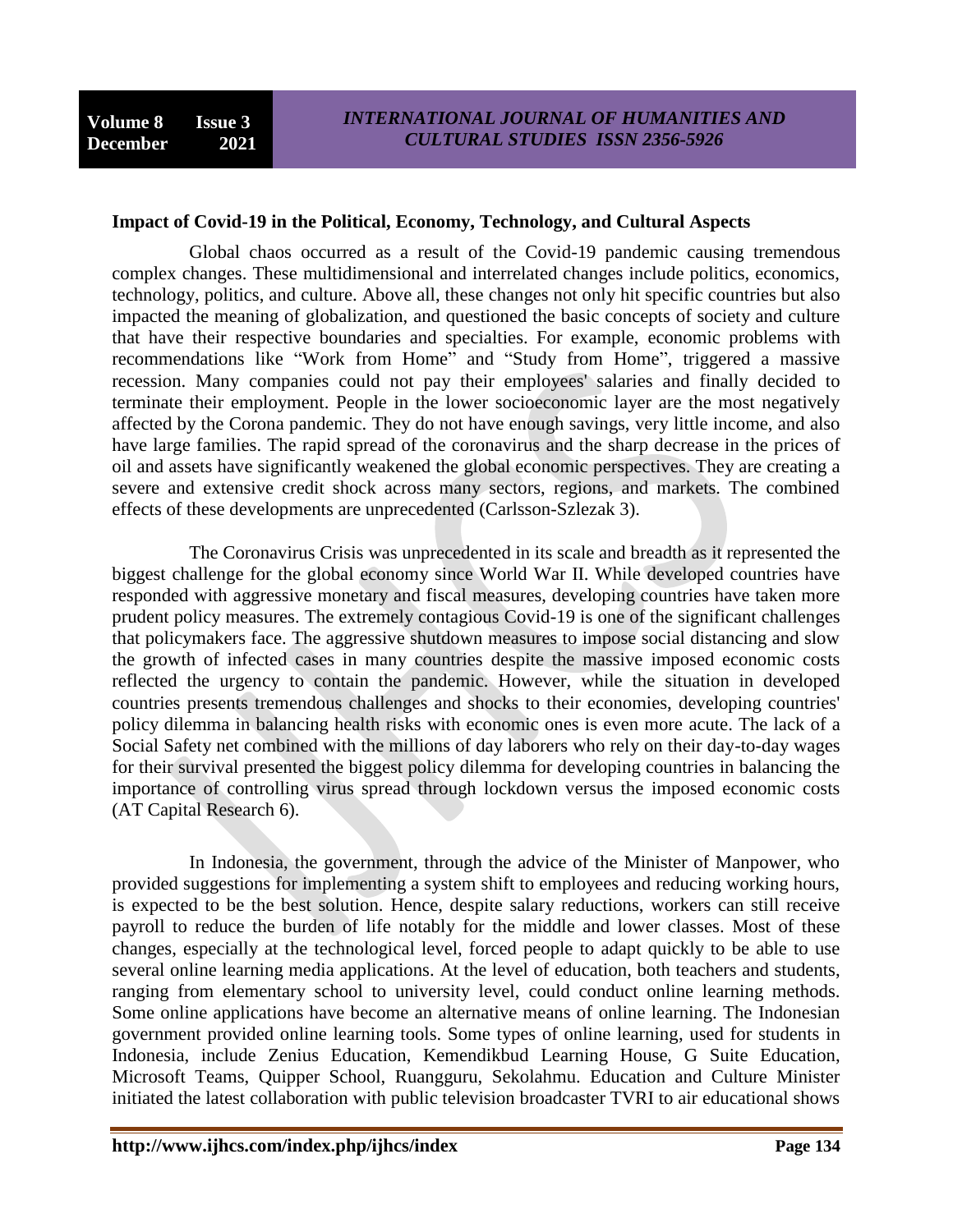to help students with limited access to the internet to study from home. The material displayed during school hours expects to fill students' activities to remain productive learning at home (Loasana 11).

Politically, the pandemic created novel geopolitical realities globally. The pandemic eased traditional hostilities between countries like Israel and the Palestinians that joined efforts to tackle the Covid-19 pandemic in both countries. The more powerful and hegemonic Israel served its goals or interests against the will of the Palestinians. News about the union of the two countries was reported by Free Malaysia Today News. The onset of the coronavirus pandemic fostered rare moments of unity between Israeli and Palestinian leaders but as the severity of the outbreak has escalated, tensions began to rise (Free Malaysia Today 2).

Power here is inhibiting or controlling and is a zero-sum model (you get it or not at all); it is arranged in a binary power block. According to Bang (123-125), that power is also productive and empowering. Importantly, the Covid-19 crisis has had a tremendous impact on all aspects of human life. The world has changed its shape and systems. Human immunity strives to win the battle against a new virus and the winning weapons are speed, accuracy, and obedience to sanitary requirements.

### **Conclusion**

The pandemic of Covid-19 urges that the principles of modernity and local wisdom must go hand in hand in all countries. Modern humans cannot abandon traditional values in their lives. The creation of sophisticated technology generated humanity's prosperity, however, humans must also continue to respect and balance it with traditional values. Coronavirus provides precious lessons to all humankind, both advanced and developing countries. Sovereign nations can assert their sovereignty claims to find solutions to achieve standard progress, via eliminating the Covid-19 pandemic and its drawbacks.

Scientists are trying to find a useful cure for Covid-19 pandemics in all countries. In the interim, every citizen of this globe can only obey sanitary advice and comply with the rules to avoid the virus. The principles of modernity need to be balanced with local wisdom. The jargon "Back to Nature" has a positive meaning implying that there is a humanist aspect of every policy whether taken by individuals or governments. As such, consuming *Jamu* becomes an action to echo the local wisdom for Indonesian society and positively impacts the immunity, and increases the local product. Humans should take to protect Nature and maintain the balance between the needs of civilization. Equally, this needs to be passed from one generation to another.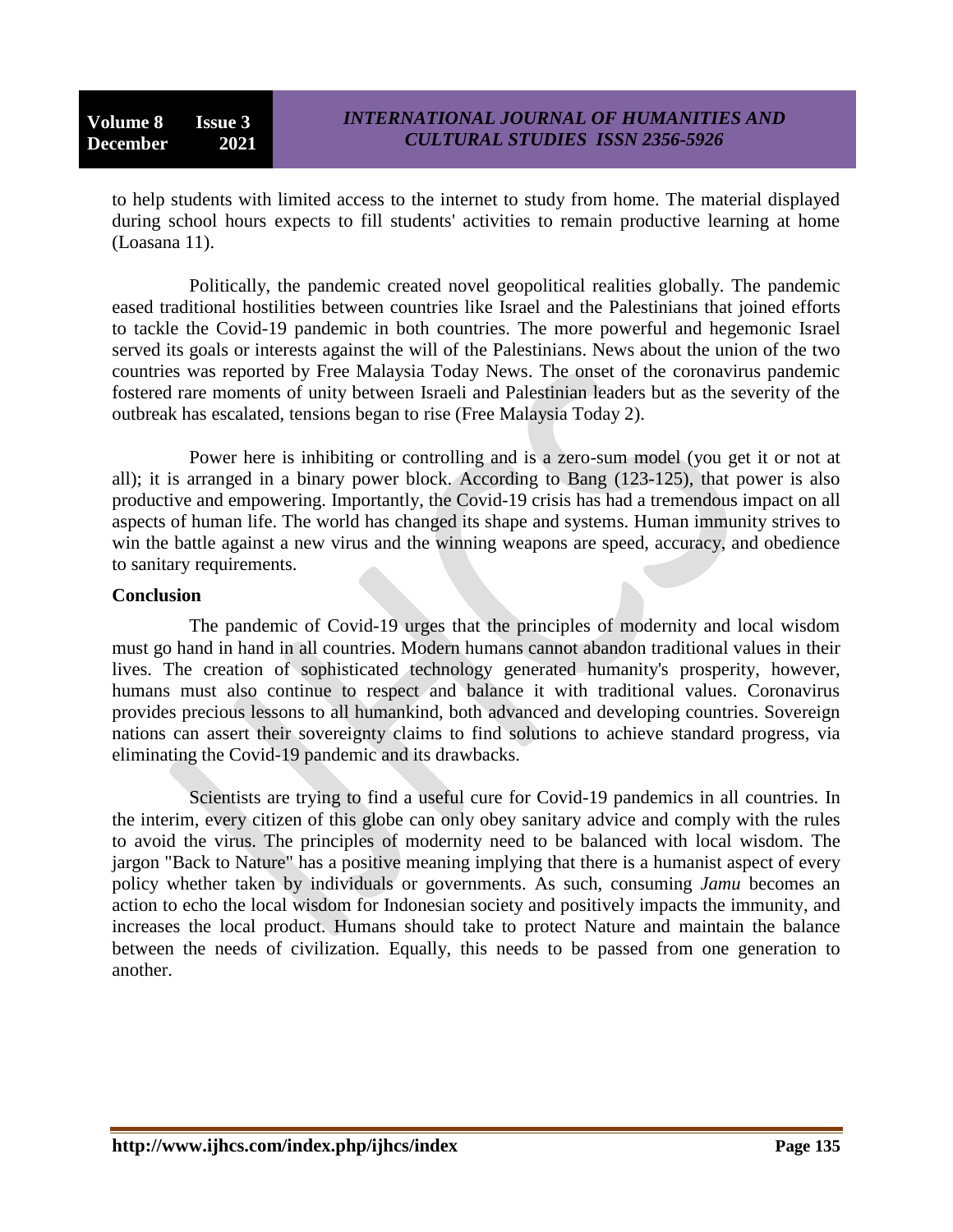#### **References**

- AT Capital Research, "Bangladesh Coronavirus Update: Unprecedented Macro Challenges Require Unconventional Policy Measures," April 6, (2020).
- Bang, H. P., *Foucault's Political Challenge: From Hegemony to Truth.International Political Theory*. 1st ed. Germany: Palgrave Macmillan, (2015).
- Barker, C., *The Sage Dictionary of Cultural Studies*, London: Sage Publication Ltd, (2003).
- BBC News, "Coronavirus Pandemic: Tracking the global outbreak," https://www.bbc.com/news/world-51235105, April 12, (2020).
- BBC News Navigation, "Coronavirus Pandemic: Tracking the global outbreak," https://www.bbc.com/news/world-51235105, April 12, (2020).
- Carlsson-Szlezak, P., Reeves, M. & Swartz, P., "What Coronavirus Could Mean for the Global Economy," Harvard Business Review, March 03, (2020).
- Centers for Disease Control and Prevention, "Middle East Respiratory Syndrome (MERS)," https://www.cdc.gov/coronavirus/mers/index.html., August 2, (2019).
- Coconuts Jakarta, "Donate to Indonesian healthcare workers on the frontline of the fight against Covid-19 through these trustworthy charities', https://coconuts.co/jakarta/features/donate-to-indonesian-healthcare-workers-on-thefrontline-of-fight-against-covid-19-through-these-trustworthy-charities/, March 24, (2020).
- Denzin, N. K., & Lincoln, Y. S. (Eds.), *Handbook of qualitative research*, Sage Publications, Inc., (1994).
- Dijkzeul, D. & Moke, M., *Public Communication Strategies of International Humanitarian Organizations*, vol. 87, no. 860, (2005).
- Featherstone, M., *Postmodernism. Special Issue of Theory, Culture, and Society*. *Vol. 5*, pp. 2-3, (1998).
- Free Malaysia Today, "Israeli-Palestinian unity tested by rising COVID-19 cases", https://www.freemalaysiatoday.com/category/world/2020/04/02/israeli-palestinianunity-tested-by-rising-covid-19-cases/, April 2, (2020).
- Gramsci, A., *Selections from the Prison Notebooks of Antonio Gramsci*, New York: International Publishers, (1971).
- Hidayat, H., Ryan, M., Venty, O. A., Yulisman, Q. D. N., Nurizakiyah, S., Muthohar, A., Zhafran, M. F., "Kebiasaan Masyarakat Indonesia Meminum Jamu Untuk Pencegahan Covid-19", *Social Science Journal*, November, (2020).
- Kautsar, M., "Terungkap! Awal Mula Virus Corona Covid-19 Muncul di China", https://www.dream.co.id/news/virus-corona-teridentifikasi-muncul-di-china-17 november-200313z.html, March 15, (2020).
- Loasana, N., "Covid-19: TVRI to air educational program to help students learn from home", The Jakarta Post, https://www.thejakartapost.com/news/2020/04/10/covid-19-tvri-to-aireducational-program-to-help-students-learn-from-home.html, April 11, (2020).
- Ma, Josephine., "Coronavirus: China's first confirmed Covid-19 case traced back to November 17 in South China Morning Post,